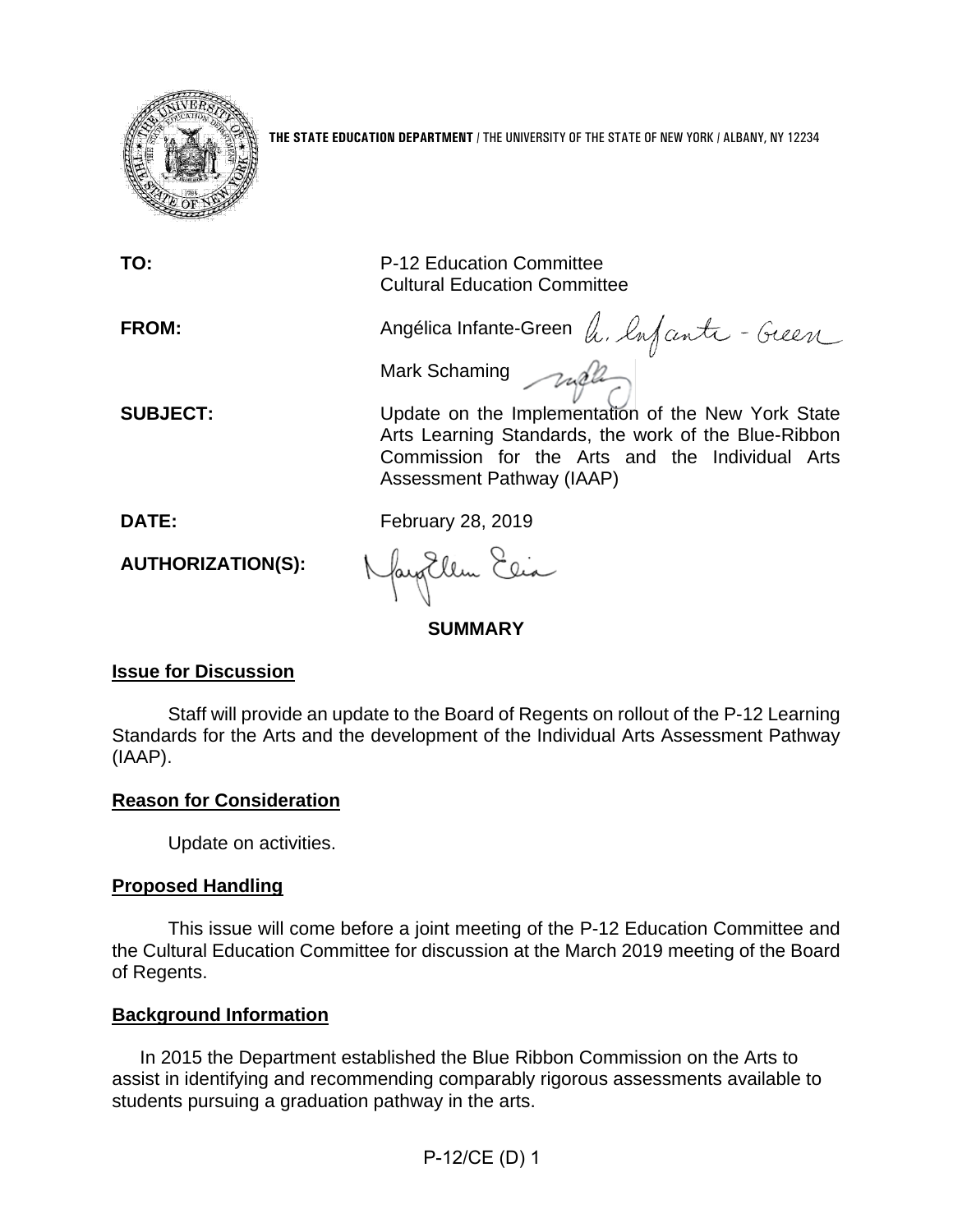In March 2016, the AP and IB assessment options were approved by the Commissioner for the Arts Pathway as a first step. However, many schools in NYS do not offer AP and IB arts courses and assessments. In addition, these courses are generally for students who are advanced in the arts beyond the secondary level, meaning they have a 5-unit sequence in the arts.

- In April 2017, the Board of Regents approved the NYS Strategic Plan for the Arts that includes a detailed report on the work of the Blue Ribbon Commission and the national arts assessment experts. The Commission recommended that a collection of scored student work be a component of the Arts pathway assessment and is likely a better investment of time, money, and personnel. The Commission also came to consensus that completion of a 3-unit sequence in the arts would be most appropriate for the IAAP.
- In September 2017, the New York State Board of Regents approved the new NYS P-12 Learning Standards for the Arts. Since that time the Department has been engaged in a number of activities dedicated to raising awareness and building capacity around the implementation of the new Arts standards. Professional development sessions began in all five arts disciplines across the state.
- The Arts Content Advisory Panel (CAP) met twice in Fall 2018. First they developed a draft Arts Roadmap; next, in support of Roadmap objectives, began work on multiple professional development resources that support Arts Standards implementation in P-12. These resources will be publicly shared and include presentations for teachers, and briefs specifically designed for administrators, guidance counselors, and the arts community.
- Using feedback from statewide surveys, the CAP will begin work this spring on updating high school course sequence flowcharts for each arts discipline and preparing guidance for the most commonly taught high school arts classes. CAP members in each arts discipline that are on the CAP assessment sub-committee, will act as liaisons with the IAAP working group These resources will assist teachers in adapting current curriculum and/or developing new curriculum units to align with IAAP expectations.

# **IAAP Development**

The Department, working with the Arts Content Advisory Panel (CAP), national arts experts, and an IAAP working group will continue the development of the criteria for a 3-unit arts pathway .

Steps Accomplished to Date:

- Three-year budget to support the process developed.
- Year 1 Contract to support the work of the IAAP Working Group in process.
- National arts assessment experts committed to a partnering with NYSED in the development of frameworks that are specific to each arts discipline yet are equal in rigor, and the establishment of a fair and reliable scoring process and appropriate assessment tools.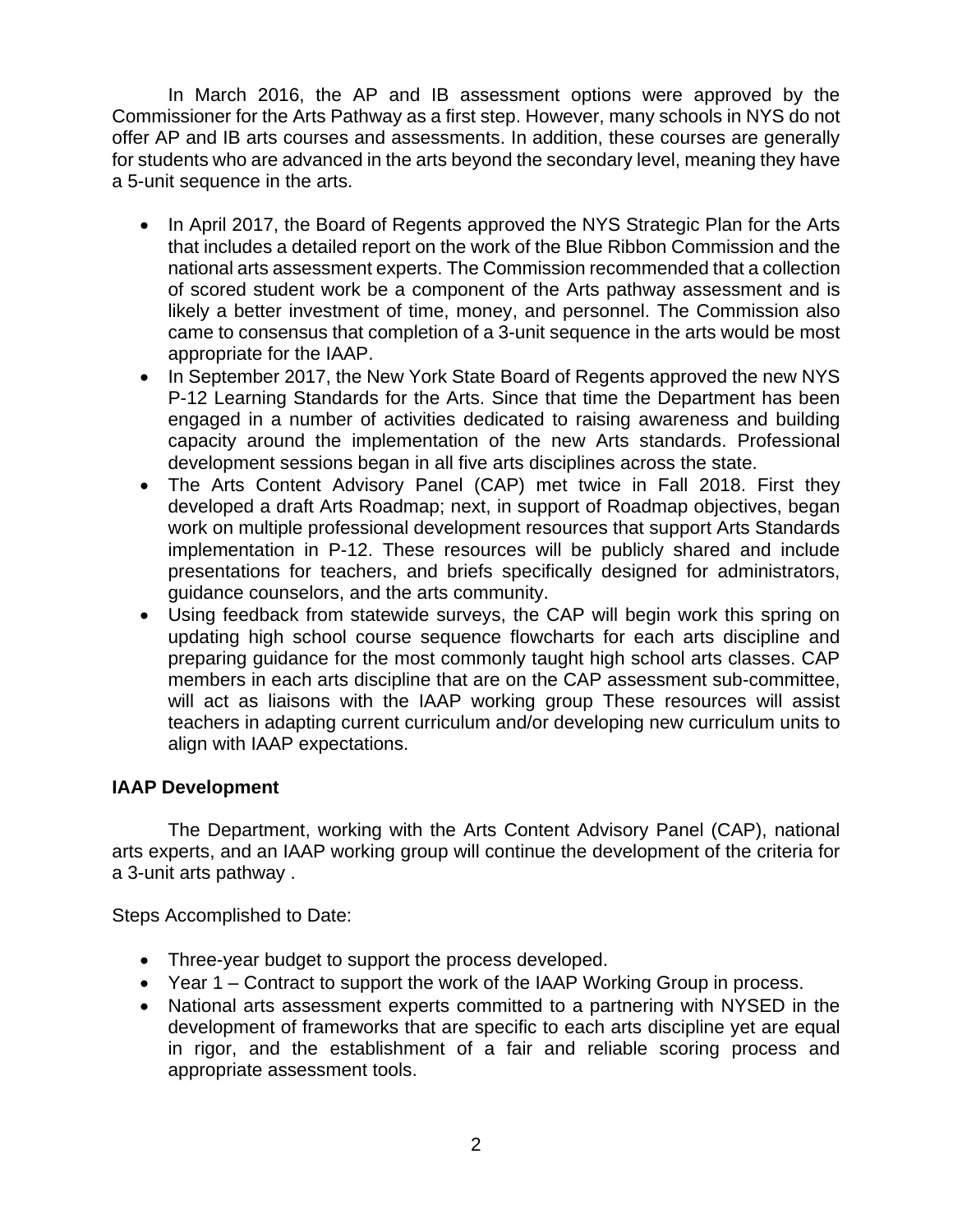• IAAP working group being assembled from the Arts Content Advisory Panel, Blue Ribbon Commission members, and the arts professional organizations. Members selected will be New York State teaching professionals representing all five arts disciplines and all regions of the state.

Goals for the work include the following:

- Identify the criteria for authentic measures of Arts learning
	- o Embedded in and responsive to local curriculum
	- $\circ$  Equitable available to all students
	- o Timely (initial pilot year 2019-20)
	- o Digitally stored, curated collection of student work
	- o Aligned to the new Arts Learning Standards
	- o Comparable to other graduation pathways with regard to scope and rigor of expectations
	- o Locally and regionally scored
	- o Low cost
	- o Vetted and developed by Arts teaching professionals across NY state
- Proposed Timeline
	- o Spring/Summer 2019

IAAP Working Group will establish the requirements with the above goals as their frame.

 $\circ$  2019-20 School Year – Pilot 1<sup>st</sup> unit

Interested schools will be able to pilot the first unit and collect student pieces that align to the criteria for the pathway. Teachers participating in the pilot will participate in a scoring institute in Summer 2020.

- o Summer 2020 Scoring institute to establish quality and reliability of the scoring rubric for the collected works from unit 1 of the pathway and train teachers in the scoring practices.
	- $\circ$  2020-21 School Year Pilot 2<sup>nd</sup> and 3<sup>rd</sup> unit

Teachers from the year 1 pilot can elect to continue participation for additional units of study and collect student pieces that would be added to the collected works during the final 2 required units. Teachers participating will participate in a scoring institute to evaluate student work and finalize the unit 2 and 3 scoring rubric.

o 2021-22 School Year – Full IAAP rollout In addition to new students, those who participated in the pilots would be able to submit their collected works for final scoring in Spring 2022 and complete an Individual Arts Assessment Pathway.

The above plan outlines the steps necessary to create an authentic comparably rigorous assessment pathway in the Arts. Once developed this pathway will align with Commissioner's Regulations 100.2(f) to measure student progress on the State learning standards in the Arts.